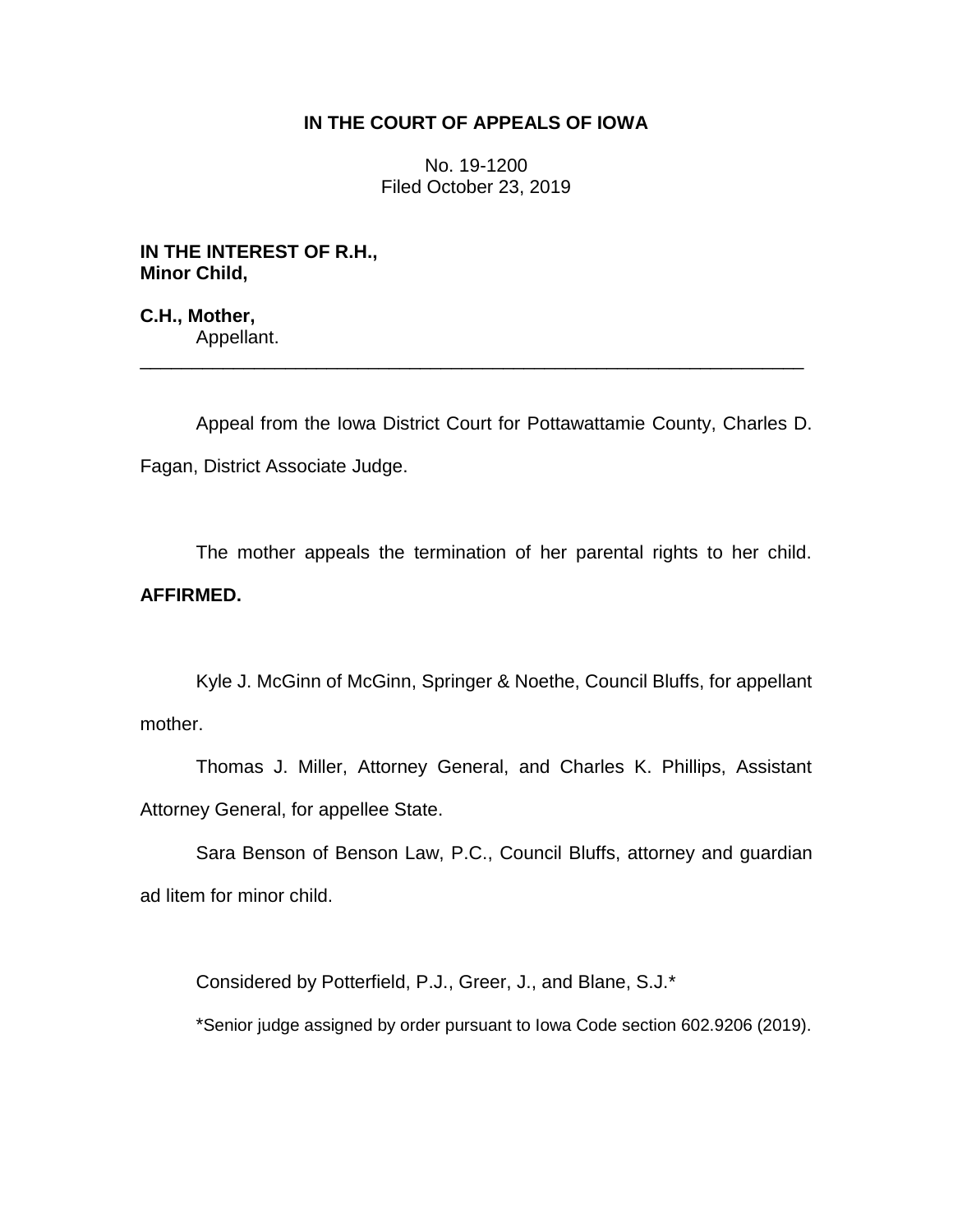## **BLANE, Senior Judge.**

The mother appeals the termination of her parental rights to her child,  $R.H.<sup>1</sup>$ She disputes some of the statutory grounds relied upon by the juvenile court, maintains termination is not in the child's best interests, argues she should be given more time to work toward reunification, and challenges the juvenile court's denial of her request to modify disposition to place R.H. in the maternal grandmother's care.

#### **I. Background Facts and Proceedings.**

R.H. tested positive for cannabinoids, methamphetamine, and amphetamines at his birth in July 2018. The mother admitted to using both marijuana and methamphetamine during her pregnancy, and R.H. was immediately removed from her care the day after birth. At that time, he was placed in the custody of the maternal grandmother. In the child-in-need-of-assistance proceedings, the court required the mother to undergo substance-abuse evaluation and treatment.

In early October, the mother began what was to be a six-week residential substance-abuse treatment program. Following a dispositional hearing soon thereafter, the court adopted a permanency goal of R.H. joining the mother at the treatment facility after she completed the first thirty days. The court ordered that R.H. would "be placed in the care, custody, and control of his mother" subject to the supervision of the Iowa Department of Human Services (DHS) and would "remain in her care unless she leaves treatment prior to being successfully

 $\overline{a}$ 

 $1$  The father's parental rights were also terminated. He does not appeal.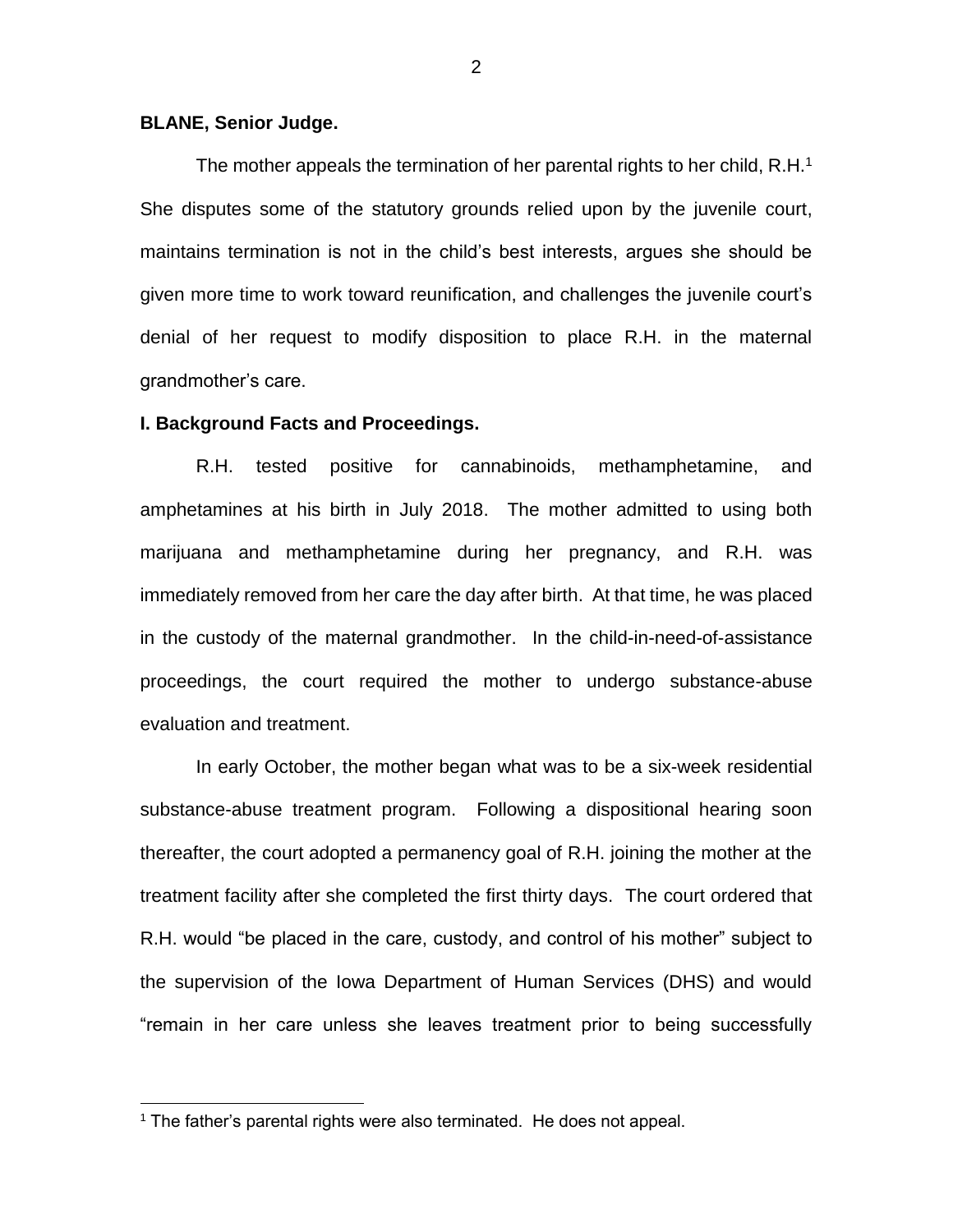discharged." In the event the mother left treatment prior to successfully completing it, the custody of R.H. would revert back to DHS.

R.H. joined the mother at the residential treatment facility on October 30. Two weeks later, the social worker for the family met with the mother to discuss her lack of engagement in treatment. The mother maintained her several positive sweat-patch tests were the result of being around her boyfriend and the maternal grandmother while they used methamphetamine—not her own use. In response, the mother was told the grandmother would not be allowed back in the residential treatment center for visits until the grandmother proved her sobriety. The mother became upset, told the social worker to place R.H. in foster care, and left treatment.

R.H. was placed in foster care that day, November 13, and remained there until he was placed in the home of his maternal aunt on December 8. R.H. continued to live with this maternal aunt at the time of the termination hearing.

When R.H. was placed in foster care, the maternal grandmother contacted DHS to ask that R.H. be returned to her custody. The social worker informed her she needed to complete a drug test to establish her sobriety because the mother reported the grandmother was using methamphetamine. The grandmother, though upset, stated she would complete a test. However, the next day, DHS received a text stating the grandmother decided not to be tested.

In December, the mother filed a motion to modify the dispositional order, asking the court to order R.H. be returned to the care and custody of the grandmother. In the motion, the mother maintained the grandmother would comply with preliminary and ongoing drug screening to demonstrate sobriety. Following a

3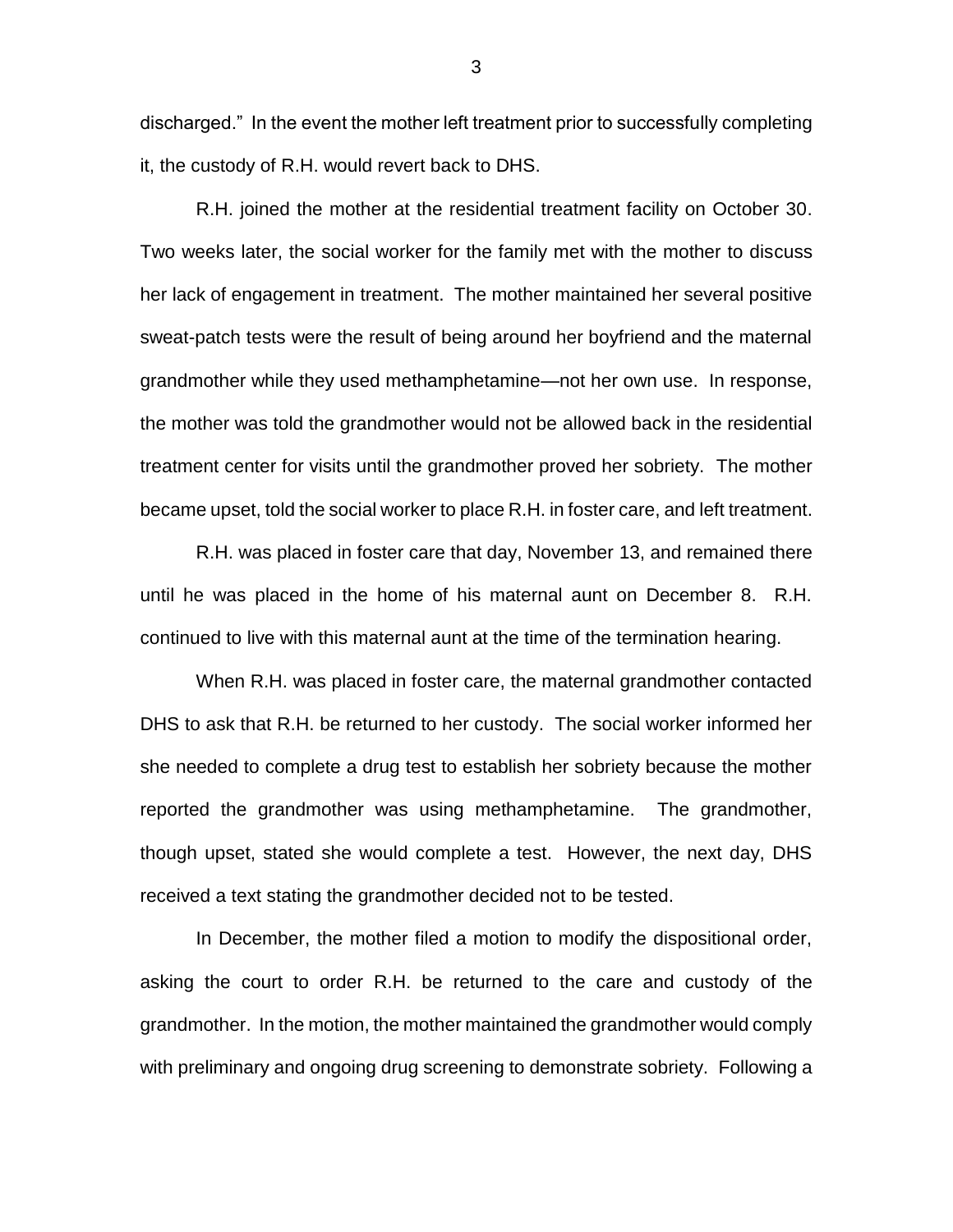hearing, the court denied the motion, noting the mother failed to offer any evidence in support of it.

The termination-of-parental-rights hearing took place in June 2019. Since R.H.'s birth and removal, the mother had attempted a few different substanceabuse treatment programs, but she did not successfully complete any of the programs. She consistently attended the ordered drug tests. She provided "clean" tests in October, November, and one in December 2018—which tracked the time she was in residential treatment and shortly thereafter—but otherwise tested positive for methamphetamine in the months leading up to the termination hearing. She attempted an outpatient treatment program but continued her use and attended two sessions while under the influence. At the hearing, the mother admitted using methamphetamine as recently as a couple weeks earlier. She believed she could achieve sobriety if she entered another residential treatment program. She had submitted applications to a few, one of which would allow her to attend with R.H., but she had not at the time of the hearing been accepted into any of the programs.

The juvenile court terminated the mother's parental rights pursuant to Iowa Code section 232.116(1)(b), (e), (h), and (*l*) (2019). She appeals.

#### **II. Standard of Review.**

We review termination proceedings de novo. *In re D.S.*, 791 N.W.2d 703, 706 (Iowa 2010). While termination proceedings generally follow a three-step framework, we need not consider steps that the parent does not dispute on appeal. *See In re P.L.*, 778 N.W.2d 33, 40 (Iowa 2010).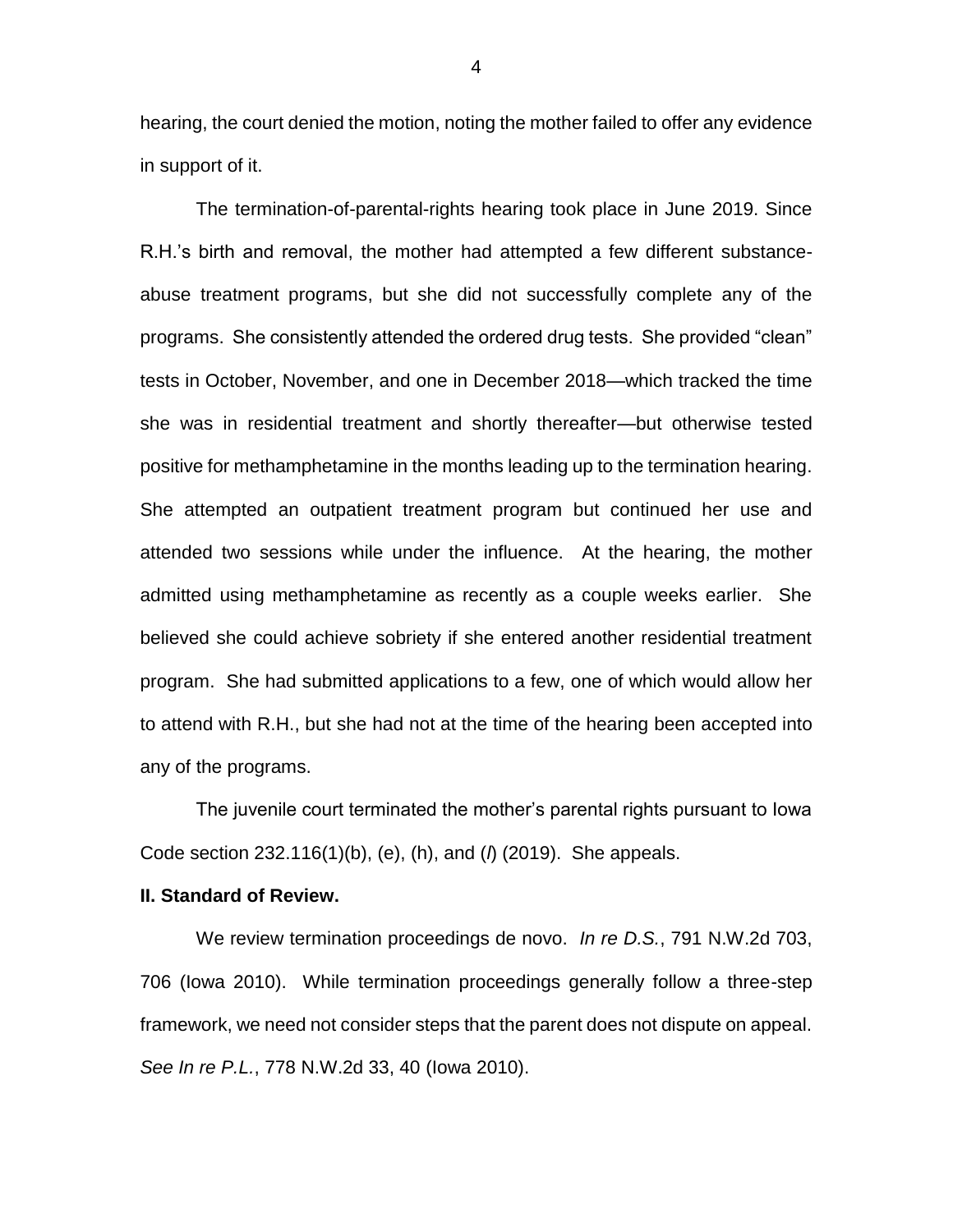**III. Discussion.**

 $\overline{a}$ 

The juvenile court terminated the mother's parental rights pursuant to Iowa Code section 232.116(1)(b), (e), (h), and (*l*). The mother does not dispute the statutory grounds of subsection  $(h)^2$  were proved by clear and convincing evidence, so we affirm on that ground. *See id.* (declining to review juvenile court's ruling as to the statutory grounds when parent did not dispute the grounds were met); *see also In re M.W.*, 876 N.W.2d 212, 219 (Iowa 2016) (providing the reviewing court is to determine whether "any ground for termination under section 232.116(1) has been established").

The mother argues termination of her parental rights is not in R.H.'s best interests. In considering the child's best interests, we are required to use the bestinterest framework established in section 232.116(2). *P.L.*, 778 N.W.2d at 37. It provides, "The court shall give primary consideration to the child's safety, to the best placement for furthering the long-term nurturing and growth of the child, and to the physical, mental, and emotional condition and needs of the child." Iowa Code § 232.116(2). It also includes the considerations of "whether the child has become integrated into the foster family" and "whether the foster family is able and willing to permanently integrate the child into the foster family." *Id.* § 232.116(2)(b).

<sup>&</sup>lt;sup>2</sup> Pursuant to section 232.116(1)(h), the juvenile court may terminate when:

<sup>(1)</sup> The child is three years of age or younger.

<sup>(2)</sup> The child has been adjudicated a child in need of assistance pursuant to section 232.96.

<sup>(3)</sup> The child has been removed from the physical custody of the child's parents for at least six months of the last twelve months, or for the last six consecutive months and any trial period at home has been less than thirty days.

<sup>(4)</sup> There is clear and convincing evidence that the child cannot be returned to the custody of the child's parents as provided in section 232.102 at the present time.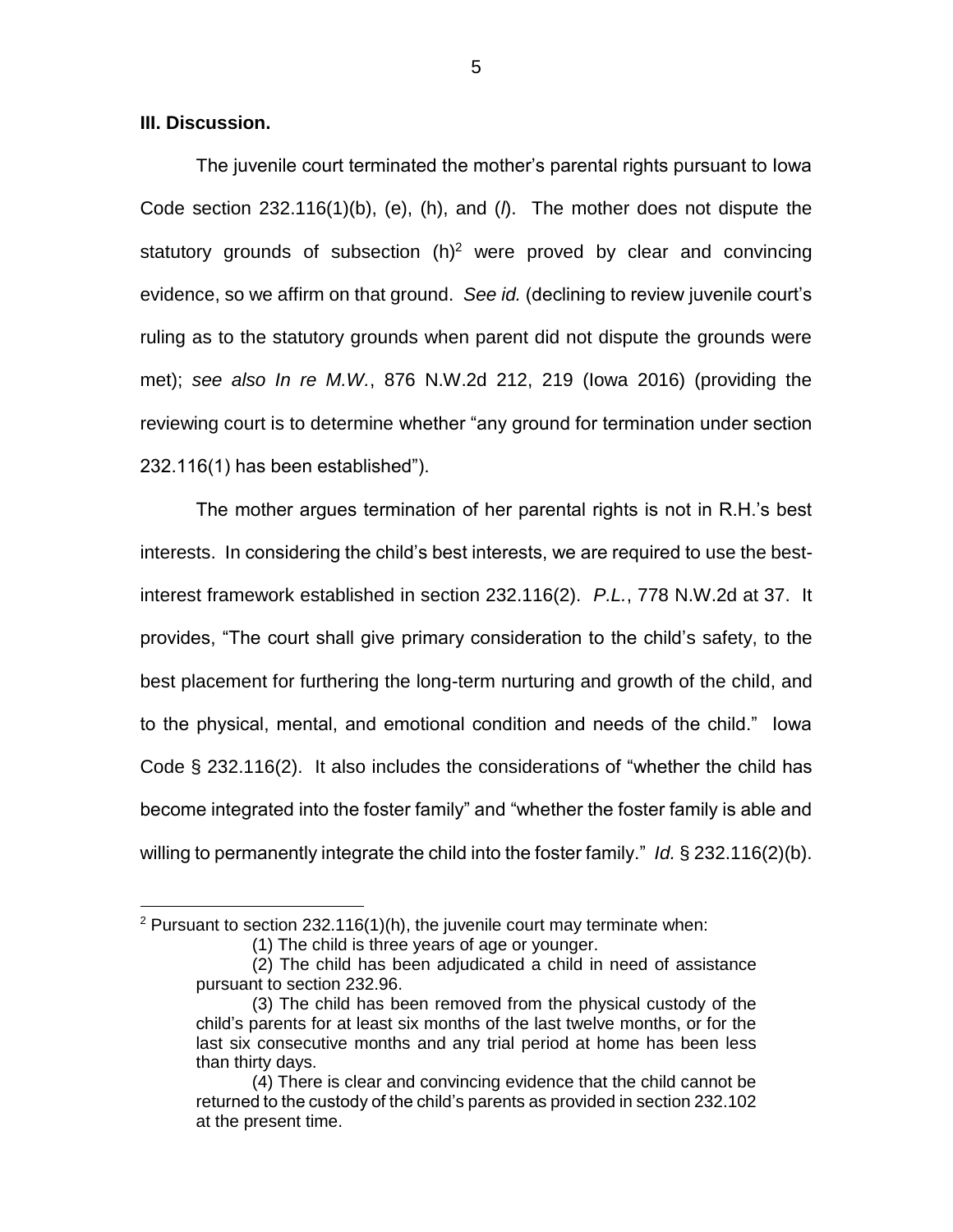R.H. was nearly one year old at the time of the termination hearing and had spent only two weeks of his life in his mother's care—while she was in inpatient treatment. He has always had to rely on others to meet his needs. While the mother hoped to achieve sobriety after more substance-abuse treatment, she was not yet prepared to take on the full-time responsibility of parenting. Moreover, she did not have a stable home or employment. According to the testimony of the social worker, R.H. is bonded with the maternal aunt who is willing to adopt him in order to establish permanency for him. Termination of the mother's parental rights is in R.H.'s best interests.

Alternatively, the mother maintains she should be given more time to work toward reunification with R.H. "In order to continue placement for six months, [Iowa Code section 232.104(2)(b)] requires the court to make a determination the need for removal will no longer exist at the end of the extension." *In re A.A.G.*, 708 N.W.2d 85, 92 (Iowa Ct. App. 2005). We agree with the juvenile court; the mother's ability to have R.H. in her care in six months is too uncertain to delay permanency. The mother hoped to be admitted into a residential treatment program that would allow R.H. to live with her but had not heard back from the facility since submitting her application, and it is not clear when—or if—a bed will be available for her. We hope the mother engages in further treatment and is able to achieve sobriety. But her response to treatment thus far forces us to consider her ability to take over R.H.'s full-time care with skepticism. *See In re C.K.*, 558 N.W.2d 170, 172 (Iowa 1997) ("[W]e look to the parents' past performance because it may indicate the quality of care the parent is capable of providing in the future.").